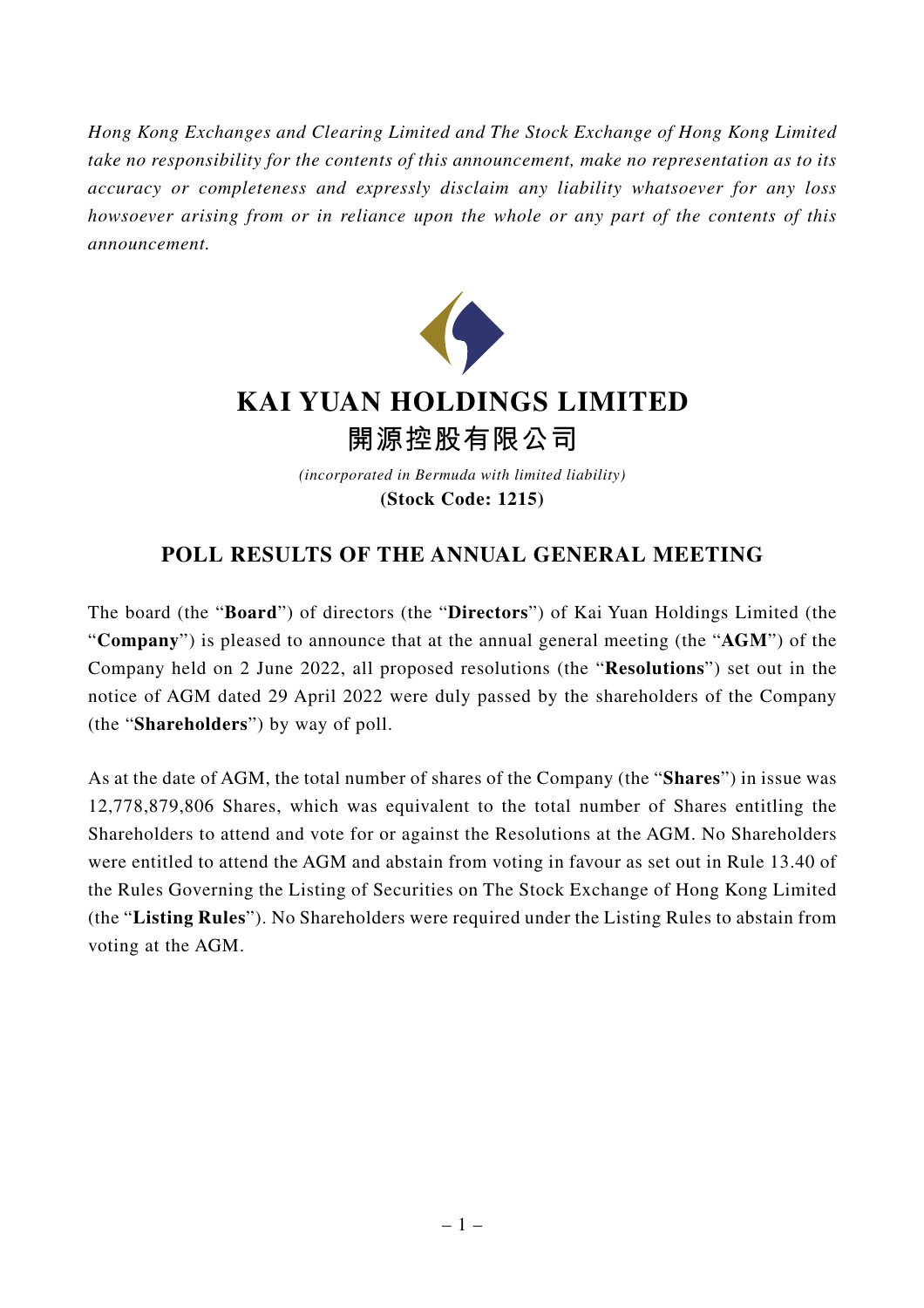The Company's branch share registrar in Hong Kong, Tricor Tengis Limited, was appointed to act and acted as the scrutineer for the vote-taking at the AGM. The poll results of the AGM were as follows:

| <b>Ordinary Resolutions</b> |                                                                                                                                                  |                                                                                      | <b>Number of Shares</b><br>represented by votes cast<br>and percentage of<br>total number of votes cast |                                           |
|-----------------------------|--------------------------------------------------------------------------------------------------------------------------------------------------|--------------------------------------------------------------------------------------|---------------------------------------------------------------------------------------------------------|-------------------------------------------|
|                             |                                                                                                                                                  |                                                                                      | For                                                                                                     | <b>Against</b>                            |
| 1.                          | To receive and consider the audited financial<br>statements and the reports of the Directors and<br>auditors for the year ended 31 December 2021 |                                                                                      | 3,372,872,766<br><b>Shares</b><br>$(100.00\%)$                                                          | $\theta$<br>Share<br>$(0.00\%)$           |
| 2.                          | (a)                                                                                                                                              | To re-elect Mr. Xue Jian as executive<br>Director                                    | 3, 372, 872, 766<br><b>Shares</b><br>$(100.00\%)$                                                       | $\theta$<br>Share<br>$(0.00\%)$           |
|                             | (b)                                                                                                                                              | To re-elect Mr. Ng Ge Bun as independent<br>non-executive Director                   | 3, 372, 712, 766<br><b>Shares</b><br>$(99.99\%)$                                                        | 160,000<br><b>Shares</b><br>$(0.01\%)$    |
|                             | (c)                                                                                                                                              | To authorise the Board to fix the Directors'<br>remuneration                         | 3,372,872,766<br><b>Shares</b><br>$(100.00\%)$                                                          | $\overline{0}$<br>Share<br>$(0.00\%)$     |
| 3.                          | (a)                                                                                                                                              | To re-appoint Ernst & Young as the<br>Company's auditors                             | 3, 372, 872, 766<br><b>Shares</b><br>$(100.00\%)$                                                       | $\overline{0}$<br>Share<br>$(0.00\%)$     |
|                             | (b)                                                                                                                                              | To authorise the Board to fix the auditors'<br>remuneration                          | 3,372,872,766<br><b>Shares</b><br>$(100.00\%)$                                                          | $\overline{0}$<br>Share<br>$(0.00\%)$     |
| 4.                          | (a)                                                                                                                                              | To approve the Ordinary Resolution $No.4(1)$<br>set out in the notice of the Meeting | 3,299,707,566<br><b>Shares</b><br>(97.83%)                                                              | 73,165,200<br><b>Shares</b><br>(2.17%)    |
|                             | (b)                                                                                                                                              | To approve the Ordinary Resolution $No.4(2)$<br>set out in the notice of the Meeting | 3, 372, 872, 766<br><b>Shares</b><br>$(100.00\%)$                                                       | $\boldsymbol{0}$<br>Share<br>$(0.00\%)$   |
|                             | (c)                                                                                                                                              | To approve the Ordinary Resolution $No.4(3)$<br>set out in the notice of the Meeting | 3,299,707,566<br><b>Shares</b><br>(97.83%)                                                              | 73,165,200<br><b>Shares</b><br>(2.17%)    |
|                             | (d)                                                                                                                                              | To approve the Ordinary Resolution $No.4(4)$<br>set out in the notice of the Meeting | 3,300,067,566<br><b>Shares</b><br>$(97.84\%)$                                                           | 72,805,200<br><b>Shares</b><br>$(2.16\%)$ |
| <b>Special Resolution</b>   |                                                                                                                                                  |                                                                                      |                                                                                                         |                                           |
| 5.                          | To approve the Special Resolution set out in the<br>notice of the Meeting                                                                        |                                                                                      | 3,299,707,566<br><b>Shares</b><br>(97.83%)                                                              | 73,165,200<br><b>Shares</b><br>(2.17%)    |